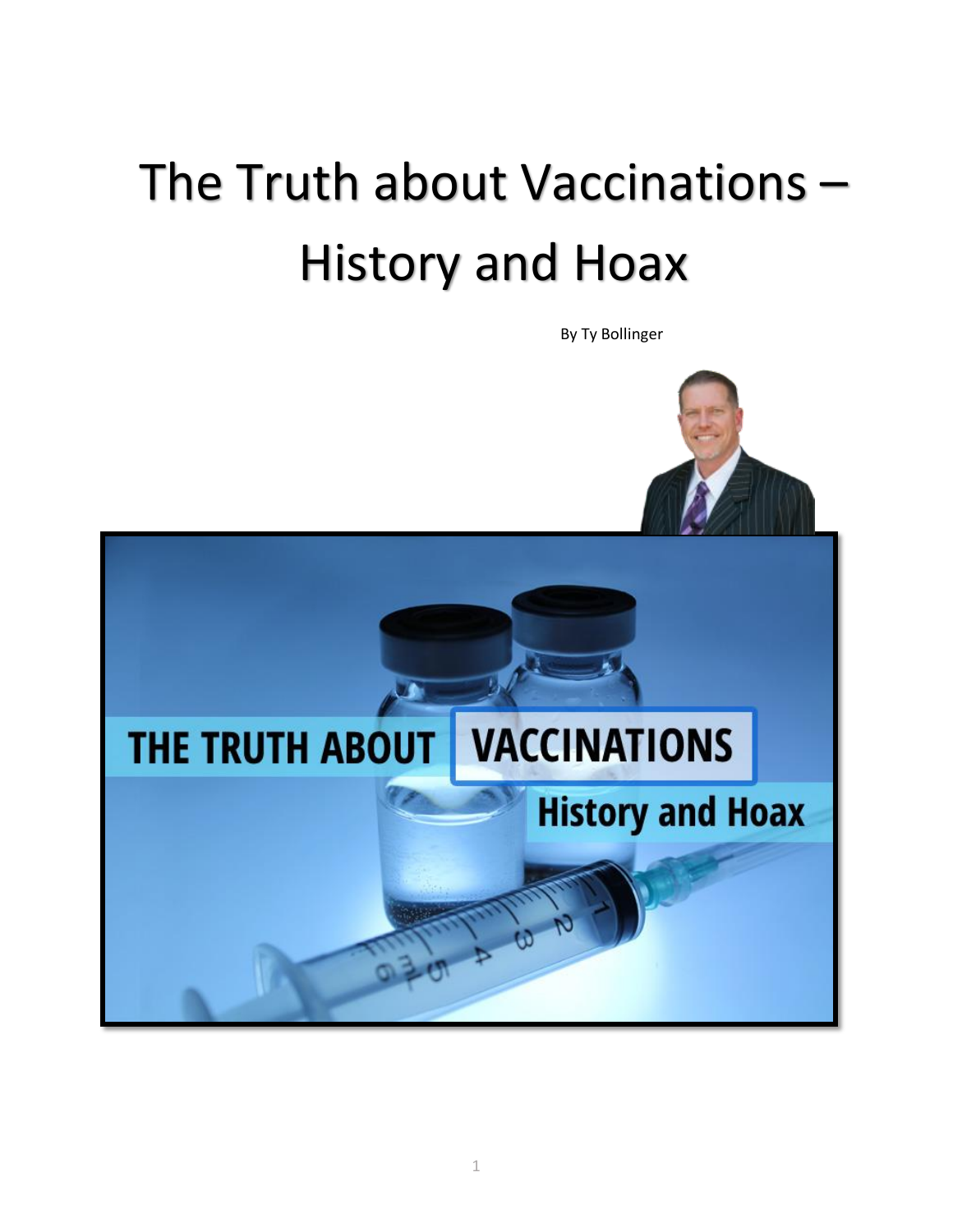Many modern health "authorities" credit vaccines for the decline in disease and assure us that vaccines are safe and effective. But is that true? Take a close look at the following graphs and you will see the reduction in deaths from pertussis (whooping cough), diphtheria, polio and measles.



Notice that these diseases were virtually wiped out *before* the introduction of their respective vaccines! Rather the decrease in these childhood maladies weren't due to vaccinations (as you may have been told), but were mainly the result of improved public health and hygiene (including sanitation and cleaner drinking water) during that time.

An interesting side note concerning polio involves some "shady" behavior by the Centers for Disease Control (CDC); in 1958, after the introduction of the live polio vaccine, they changed the definition of "polio." Cases of inflammation of the membrane that protects the brain and spinal neuron cells, causing muscular weakness and pain (but not paralysis) were no longer classified as "polio"; they were now to be referred to as aseptic meningitis, even if the polio virus was present.

Reported cases of aseptic meningitis went from near zero to thousands, and polio cases dropped the same amount. Then, later in 1958, the CDC changed the definition of "polio" again!! All cases with classic polio paralytic symptoms were to be called acute flaccid paralysis. In 1960, the CDC triumphantly declared large parts of the world as "polio free," while the newly created acute flaccid paralysis "mysteriously" became quite common.

In 1977, Jonas Salk, the creator of the polio vaccine, testified before a Senate subcommittee that "all polio outbreaks since 1961 were caused by the oral polio vaccine." In 1985, the CDC reported that 87% of the cases of polio in the USA between 1973 and 1983 were caused by the vaccine and most of the reported cases occurred in fully immunized individuals.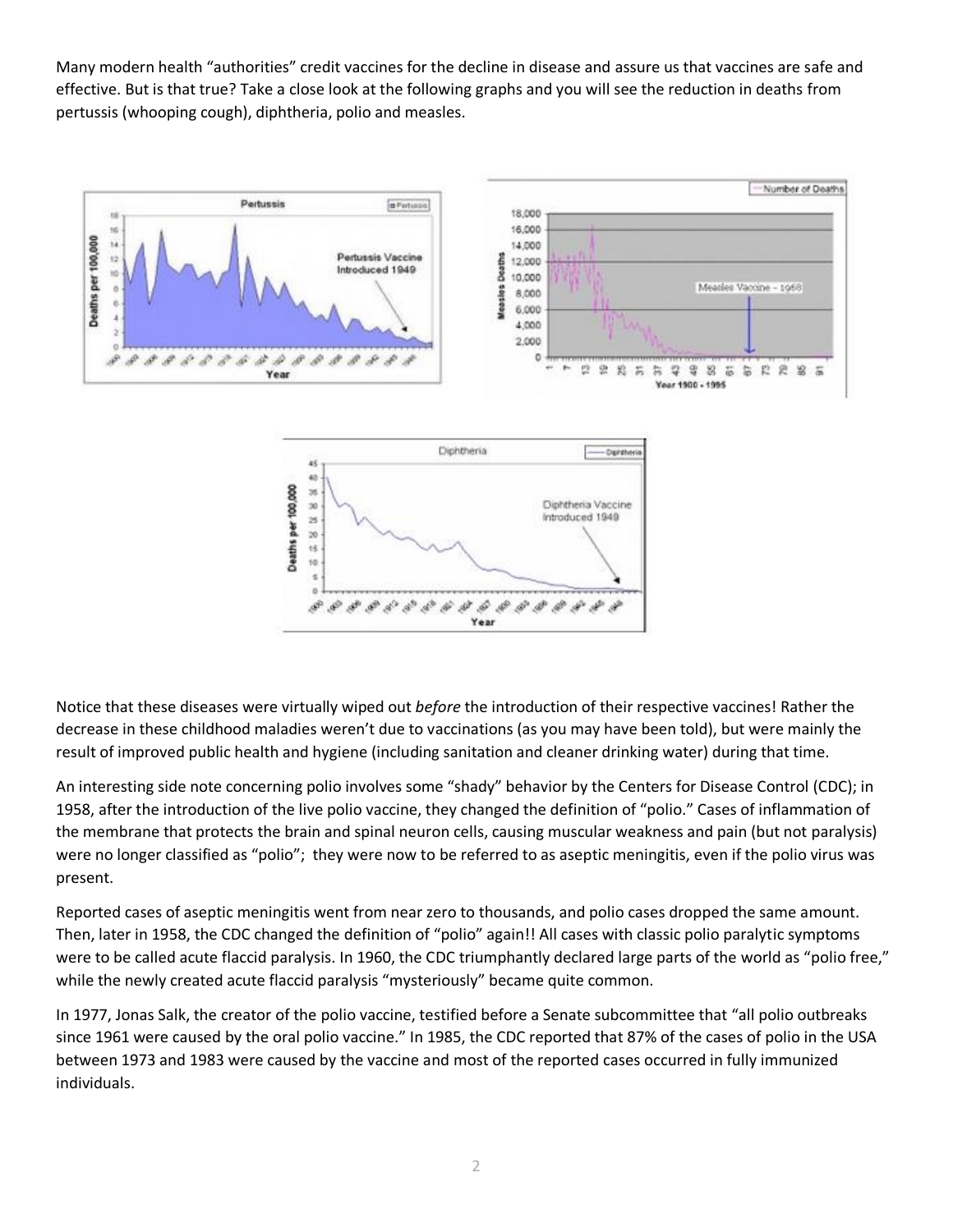Despite indisputable proof that vaccines do nothing to prevent disease, brainwashed pediatricians insist that it is unwise and a health risk to have unvaccinated children. Sadly, nothing could be further from the truth. The fact is that vaccines have been a hoax from their inception. Edward Jenner, known as the "father of vaccines," was not a scientist but a huckster and Louis Pasteur, the father of the germ theory of disease, was nothing more than a charlatan out to make a buck. I have heard these two men referred to as the "Barnum & Bailey" of medicine.

Contrary to popular belief, the scientific community is not 100% behind mandated vaccination laws in the US. Thus you have a consensus of thought rather than solid scientific evidence supporting vaccine mandates. . . which, for lack of a better term, translates into "junk science." Real scientists and real science tell us that artificial immunity (aka vaccination) is "an emperor with no clothes on."

As far as real science is concerned, there is no evidence that you should vaccinate yourself or your children, ever, for any reason. I am well aware that vaccines are considered "sacred" to most physicians. As a matter of fact, questioning them is tantamount to blasphemy. I can assure you that I would not challenge the efficacy and safety of something as "holy" as vaccines unless I were certain, beyond a shadow of a doubt, that I am accurate when I state that vaccines are not safe (unless you change the definition of "safe" to include death, numerous diseases and brain damage).

## *The greatest lie ever told is that vaccines are safe and effective. -Dr. Len Horowitz*

But don't take Dr. Horowitz's word for it! Check out the statistics for yourself; from 1990 to 2008, the US Government recorded 238,755 vaccine related injuries and deaths, according to the VAERS database. Since the FDA estimates that 90% of vaccine reactions go unrecorded, we can extrapolate that during the past 18 years, there have actually been almost 2.4 million vaccine related injuries and deaths!!

But that's not surprising, considering the toxic ingredients in most vaccines. Oftentimes described as "toxic cocktails," many vaccines contain XE "toxic cocktails" which are live and dead animal viruses that have been cultured in monkey kidney tissue, cow tissue, goat tissue, pig tissue, and even aborted human fetuses. Vaccines contain any combination of the following: thimerosal (a mercury derivative), aluminum, formaldehyde (carcinogenic embalming fluid), phenol, ethylene glycol (antifreeze), live viruses, bacteria, and acetone, among other things.

What if I were to take some mercury, formaldehyde, aluminum, antifreeze, and live viruses cultured in dead animal tissue, then mix them together with some peanut



butter and spread it on a piece of bread for my children to eat for a snack? Would you think I was a good parent? What if I were to tell you, "This will keep them from getting sick"? Would you question my sanity? The odds are that I would be arrested for child abuse. However, when doctors inject our kids with the same ingredients (minus the bread and peanut butter) and tell us, "This will keep them from getting sick," most of us don't even give it a second thought.